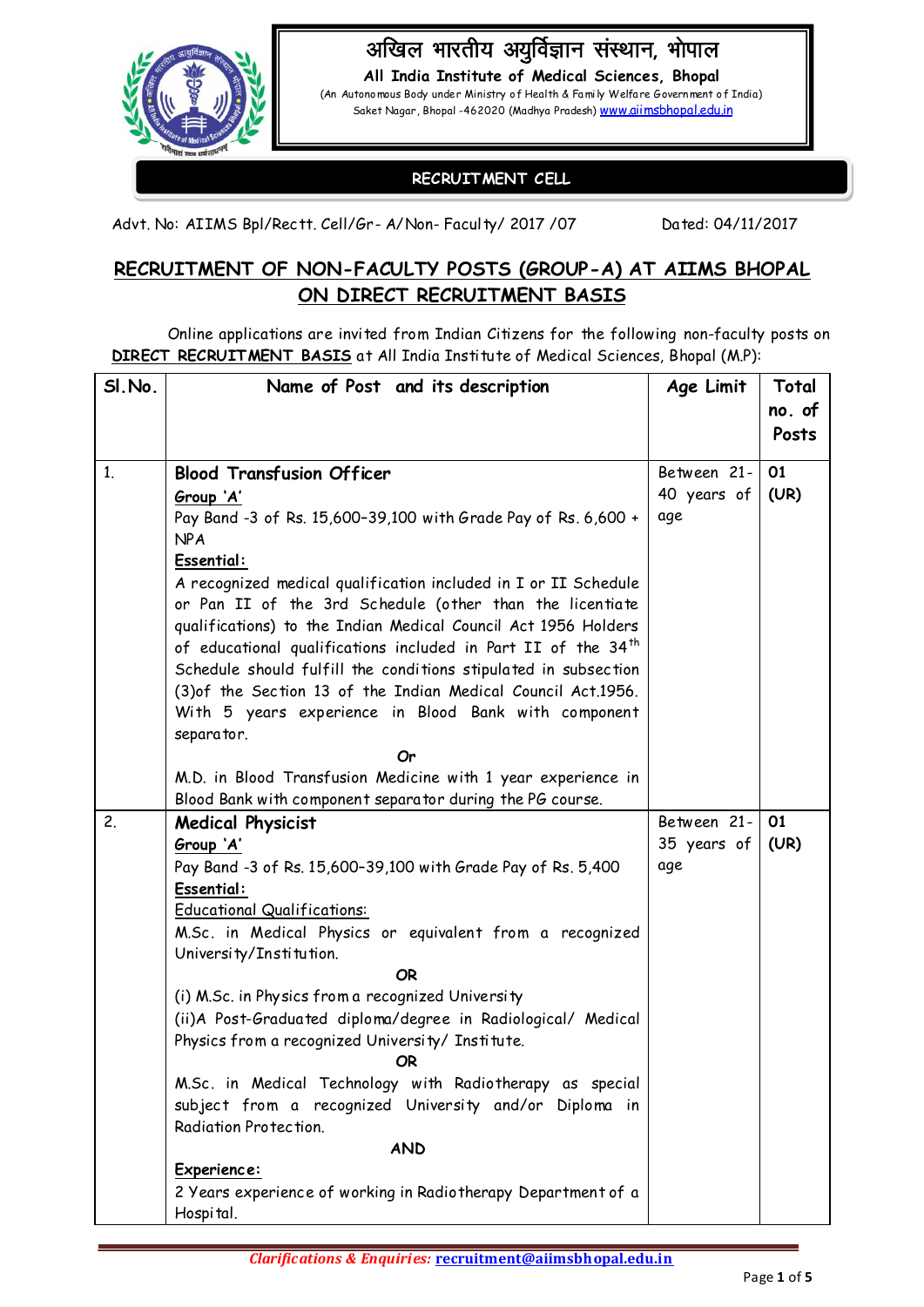| SI.No. | Name of Post and its description                                                                                                                                                                                                                                                                                                                                                                                                                                                                                                                         | Age Limit                         | Total<br>no. of<br>Posts |
|--------|----------------------------------------------------------------------------------------------------------------------------------------------------------------------------------------------------------------------------------------------------------------------------------------------------------------------------------------------------------------------------------------------------------------------------------------------------------------------------------------------------------------------------------------------------------|-----------------------------------|--------------------------|
| 3.     | Child Psychologist<br>Group 'A'<br>Pay Band -3 of Rs. 15,600-39,100 with Grade Pay of Rs. 5,400<br>Essential:<br>M.A./ M.Sc. in Psychology with M.Phil. in Clinical Psychology<br><b>AND</b><br>At least 2 years' experience in Child & Adolescence mental<br>heal th.<br>Desirable:<br>Ph.D. in Clinical Psychology from recognized University/<br><b>Institution</b>                                                                                                                                                                                   | Between 21-<br>35 years of<br>age | 01<br>(UR)               |
| 4.     | <b>Clinical Psychologist</b><br>Group 'A'<br>Pay Band -3 of Rs. 15,600-39,100 with Grade Pay of Rs. 5,400<br>Essential:<br>M.A./ M.Sc. in Psychology with M.Phil. in Clinical Psychology<br><b>AND</b><br>At least 2 years' experience in Clinical Psychology.<br>Desirable:<br>Ph.D. in Clinical Psychology from recognized University/<br><b>Institution</b>                                                                                                                                                                                           | Between 21-<br>35 years of<br>age | 01<br>(UR)               |
| 5.     | Ante Natal Medical Officer<br>Group 'A'<br>Pay Band -3 of Rs. 15,600-39,100 with Grade Pay of Rs. 5,400 +<br><b>NPA</b><br>Essential:<br>A recognized medical qualification included in I or II Schedule<br>or Pan II of the 3rd Schedule (other than the licentiate<br>qualifications) to the Indian Medical Council Act 1956 Holders<br>of educational qualifications included in Part II of the 34 <sup>th</sup><br>Schedule should fulfill the conditions stipulated in subsection<br>(3) of the Section 13 of the Indian Medical Council Act, 1956. | Between 21-<br>35 years of<br>age | 01<br>(UR)               |

## **Note:**

- i. The above vacancies are provisional and subject to variation. The Director, AIIMS, Bhopal reserves the right to vary the vacancies including reserved vacancies, as per the Govt. of India Rules/Circulars, guidelines and the directions issued on the subject.
- ii. Reservation will be followed as per the reservation policy of Government of India.
- iii. The cut-off date to determine the maximum age limit, essential qualification & experiences will be the last date of submission of online application **i.e. 10.12.2017 (Sunday)**.
- iv. The period of experience for the post wherever prescribed shall be counted/considered only after obtaining the prescribed essential qualifications, as mentioned in the advertisement.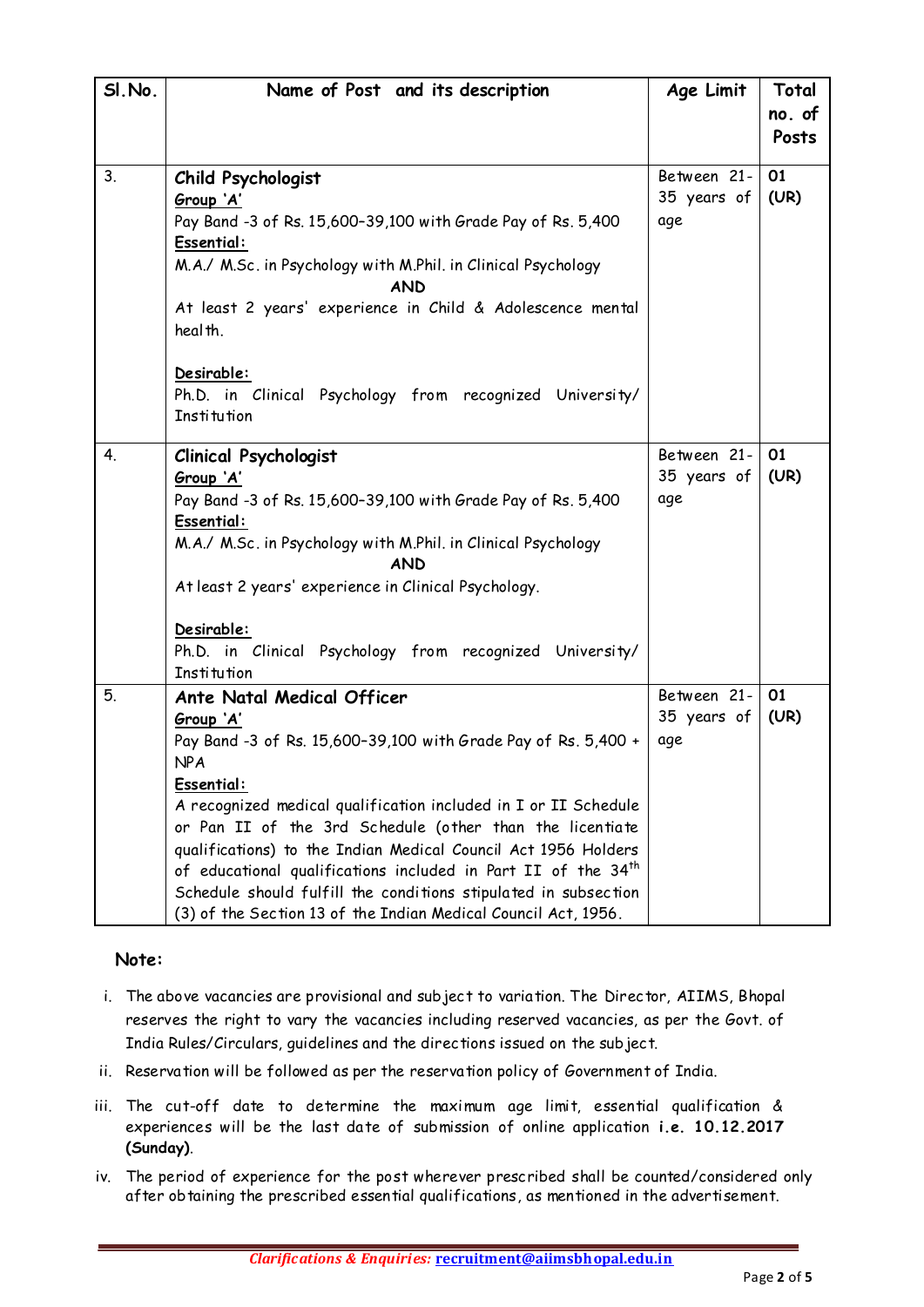## **GENERAL CONDITIONS**

- 1. All the posts carry usual allowances as admissible to Central Government employees of similar status at AIIMS, Bhopal, and the Pay Band and GP are under process for revision as per the recommendations of the Seventh Pay Commission of Government of India.
- 2. **Application Process:** The aspiring applicants satisfying the eligibility criteria in all respect can submit their application through **ON-LINE** mode only. The On-line registration of application is made available on AIIMS, Bhopal official website i.e. http://www.aiimsbhopal.edu.in **The link for submission of online applications in respect of above said posts along with other relevant information will be opened/activated from 11.11.2017 (Saturday) till 10.12.2017 (Sunday) midnight**. **That means that the last date of online submission of application will be 10.12.2017 (Sunday) midnight.** The candidature of such applicants who fails to complete the online application submission by the stipulated date and time, the same will be treated as rejected and no further correspondence will be entertained in this regard.
- 3. **For filling-up of Online applications, Applicants must have the following pre-requisites ready with them:** 
	- (i) Valid e-mail ID
	- (ii) Scanned Passport size photograph of applicant (in JPG format)
	- (iii) Scanned Signature of applicant (in JPG format)
	- (iv) Online payment details of the required Application Fee and, also
	- (v) Any other details, as per requirement of advertisement.

**It is compulsory that the applicants shall send the duly filled and signed hardcopy of the submitted online application form along with self-attested photocopies of their proof of date of birth, eligibility qualification mark sheets, degrees, experience**  certificates and other relevant testimonials by speed post/registered post only on or **before 05:00 PM of 20.12.2017 (Wednesday) to the following address:**

#### **The Administrative Officer**

**All India Institute of Medical Sciences (AIIMS) Administrative Block, 1st Floor of Medical College Building Saket Nagar, Bhopal-462020 (M.P.)**

**The envelope containing the application form must be superscribed as 'Application for direct Recruitment Group 'A' post of ...........................'**

In absence of submission of duly filled and signed hardcopy of application along with relevant enclosures within due date, the candidature of the applicant shall be summarily rejected. Institute will not be responsible for any postal delay at any stage.

- 4. **Documents**: Printed copy of on-line application form and the attested photocopies of the following along with the originals must be produced at the time of interview:
- $(I)$  'No Objection Certificate -NOC' would be applicable from their respective organization, for those candidates who are working in Central/State Government /Semi Government / Govt. Autonomous Institutions.
- (II) Degrees, Certificates, Mark -sheets, Age proof, Caste certificates and Experience Certificates etc.
- (III) Medical Council Registration etc. wherever applicable and,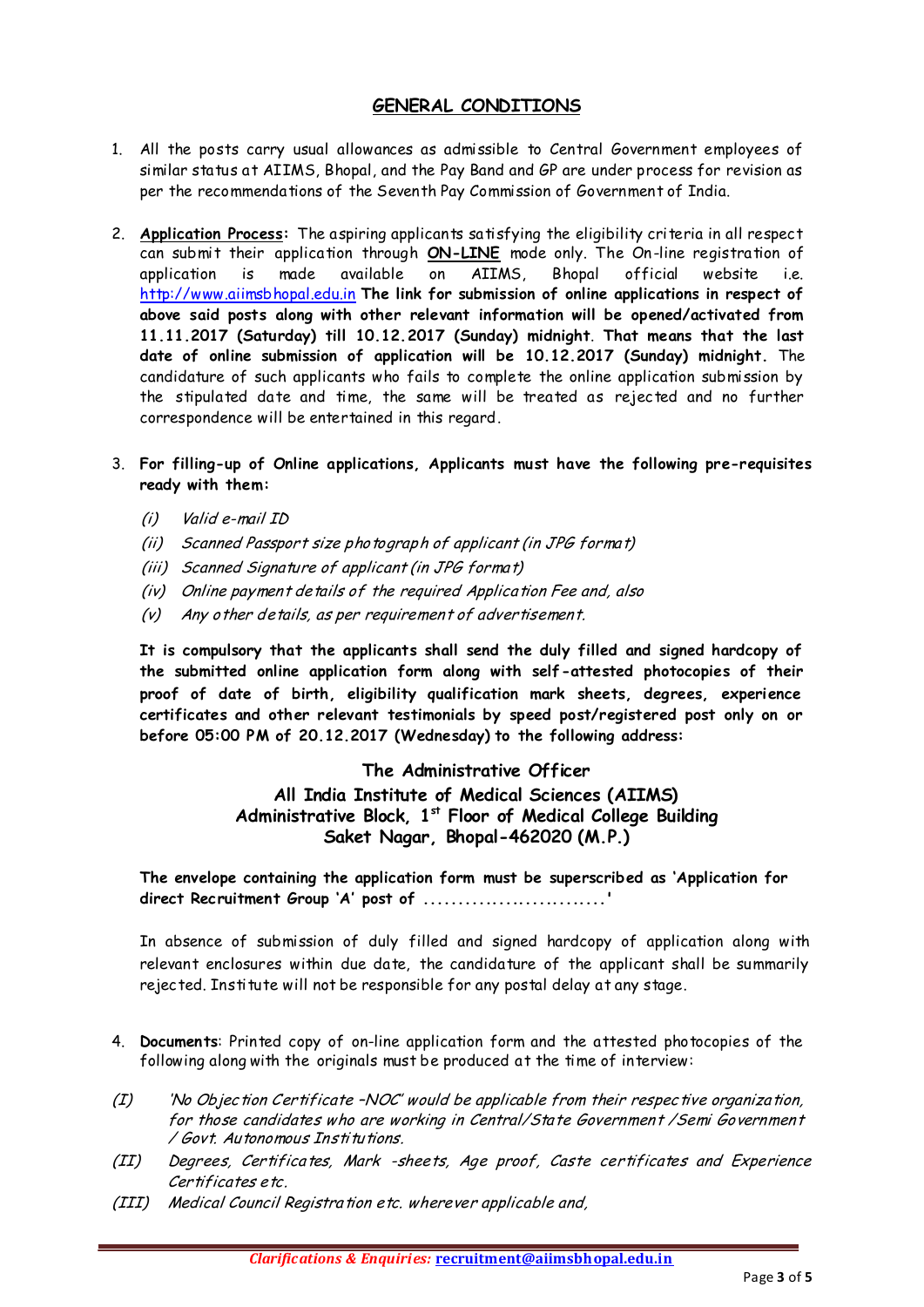#### (IV) Any other relevant document in support of candidature.

The applicant must ensure that their photo and signature should be clearly visible in preview at the time of filling of application in online mode. If photo and signature images are displayed small or not visible in preview on online application that will be understood that the photo/signature are not as per the AIIMS, Bhopal prescribed format and in that case, your application will be rejected. In order to avoid the same, the applicants are advised to be careful while uploading their photo and signature. Both must be visible clearly on Online Application Form.

- 5. In case a candidate wishes to apply for more than one post, he/she is required to fill in separate application through On-line mode only and also should pay/deposit separate application fees, as prescribed in the Advertisement.
- 6. **Age Relaxation:** Relaxation in age as shall be applicable, as per rules of Government of India.
- 7. Applicants applying under any of the reserved category posts, viz. SC/ST/OBC/PH will be considered subject to production of Caste/PH Certificate issued by the Appropriate/ Competent Authority on the prescribed format. Community should be clearly and legibly mentioned in the certificate. OBC candidate's eligibility will be based on the Caste(s) borne in the Central List of Government of India. OBC candidate(s) should not belong to Creamy Layer and their sub-caste should be match with the entries in Central List of OBC, failing which their candidature(s) will not be considered under any of the applied reserved category for the post(s).
- 8. **Shortlisting:** Based on online application form with proper submission of hard copy of the same enclosed with relevant do cuments in support of eligibility for the post advertised, Scrutiny/Selection Committee may short -list candidates for written test/interview. Candidates called for the interview will have to produce all relevant original documents in proof of details furnished in their application at the time of interview.
- 9. **Mode of selection**: Interview and/or Written Test, depending upon the number of candidates.
- 10. **APPLICATION FEES:** Rs. 1,000/- (Rupees One Thousand Only).

The candidate should pay prescribed application fees through **On-line mode only via payment gateway of AIIMS, Bhopal.** Transaction/ Processing fee, if any, as applicable will be payable to the bank by the applicant. **Application fee once remitted shall not be refunded under any circumstances.** 

**Only SC/ST/PWD/Women Candidates are exempted from payment of application fee.**

- 11. Applications without the prescribed fee or incomplete in any respect would not be considered and summarily be rejected.
- 12. Applicants already in Government service shall have to produce No Objection Certificate from their present employer at the time of submission of hard copy of application. Therefore, while applying for the post, candidates have to take prior permission from their respective employer, in case of Government service.
- 13. The decision of the Competent Authority of AIIMS Bhopal in all matters of this recruitment pertaining to eligibility, acceptance or rejection of the applications, penalty for false information, mode of selection (written test/interview), conduct of examination(s),